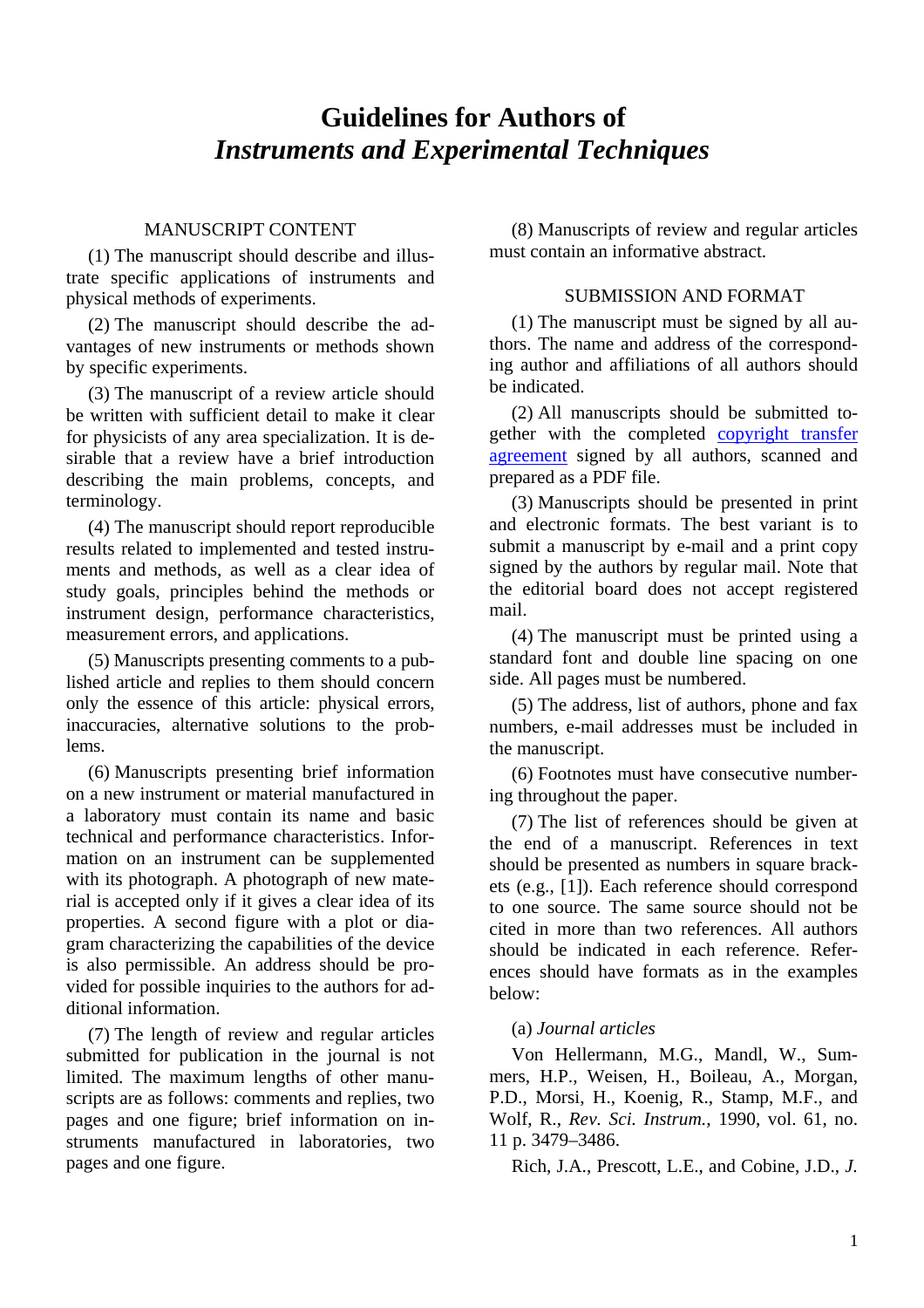*Appl. Phys.,* 1971, vol. 42, p. 587–592.

(b) *Books*

Erturk, A. and Inman, D.J., *Piezoelectric Energy Harvesting*, Chichester: Wiley, 2011.

Rich, J.A., Farrall, G.A., Imam, I., and Sofianek, J.C., *Development of a High-Power Vacuum Interrupter*, Schenectady: General Electric, 1981.

(c) *Collections of articles and conference proceedings*

Vasuki, B., Sathiya, S., and Suresh, K., A new piezoelectric laminated cantilever resonance based hydraulic pump, *Proc. IEEE Sensor and Applications Symp.*, Galveston, 2013, pp. 197– 201.

Lin, X., Hu, X., and Zhang, J., Theoretical and experimental research of caudal-fin-type piezoelectric-stack pump with variable-cross-section oscillating vibrato, *Proc. IEEE Intl. Conf. Mechatron. Autom.,* 2011, pp. 1433–1438.

(8) Commercial devices and materials mentioned in a manuscript must their certified names; their types, brand names, and companies that produce them must be given (with specified cities, countries, and Internet sites).

(9) Drawings, diagrams, and plots must have a format ensuring clear understanding of all details. Figures must be compact in order to save space. Figures with a width of  $\sim 8$  cm (one column),  $\sim 17$ cm (two columns), and a size of  $17 \times 23$  cm (the entire page) are most convenient for printing. Thus, it is desirable to draw elements and inscriptions so that, when scaling a figure to one of these dimensions, letters and numbers are 1.5–2.0 mm high, circuit elements are 3–5 mm high, individual dots have a size of 1 mm, and lines are separated by spacing of at least 1–2 mm.

The values of circuit components must be written directly on diagrams (e.g., 1  $\Omega$ ; 5.6  $\Omega$ ; 2 M $\Omega$ : 1 G $\Omega$ : 15 pF: 2.2 nF: 1.0 uF). Circuit components should have standard designations. All figures should be thoroughly checked.

(10) Photographs of the most interesting details or general views of the described instruments and those obtained in experiments (oscillograph records, tg tracks in chambers, microscopic images, etc.) should be of high quality.

(11) If the editorial board asks the authors to revise the manuscript, the authors must do so within two months, otherwise the manuscript is considered newly submitted.

(12) If upon submission, it becomes necessary to change the list of coauthors, this can be done only by a written request signed by all coauthors with the obligatory consent of all persons (or their legal successors) included in or withdrawn from the list.

(13) The electronic version of a manuscript must include a file containing the main text, tables, and files of illustrations. If the main text and illustrations are in a single file, the files of illustrations must also be submitted separately. The set of files must be accompanied by a list in the form of a file, which must contain the name of the journal, the names and initials of the authors, and the list of files. It is desirable to send files by e-mail and to archive them with commonly used archive tools.

### **GRAPHICS**

Black and white illustrations are prepared using image editing tools. Vector graphics must be presented in the format of the respective computer program or in EPS format; other pictures and photographs should be presented in TIFF, JPEG, and GIF formats with an resolution of at least 300 dpi.

Graphics can also be presented in the form of scanned images in TIFF, JPEG, and GIF formats with a resolution of 600 dpi. Graphics files must be named for clarity to what article they belong and what figure number each file corresponds to. Each file should contain one figure.

#### **TEXT**

(1) DOC or RTF formats should be used for the main text.

(2) The file must include manuscript title, abstract, the main text, list of references, a separate page for figure captions, and tables (each on an individual page). Structural chemical formulas and diagrams are positioned at their places in the text.

(3) Standard TrueType fonts with a point size of 12 must be used.

(4) Use indents and tabulation, not repeated spaces.

(5) Do not finish a line by pressing  $\leq$ Enter $>$ ; use it only to start a new paragraph.